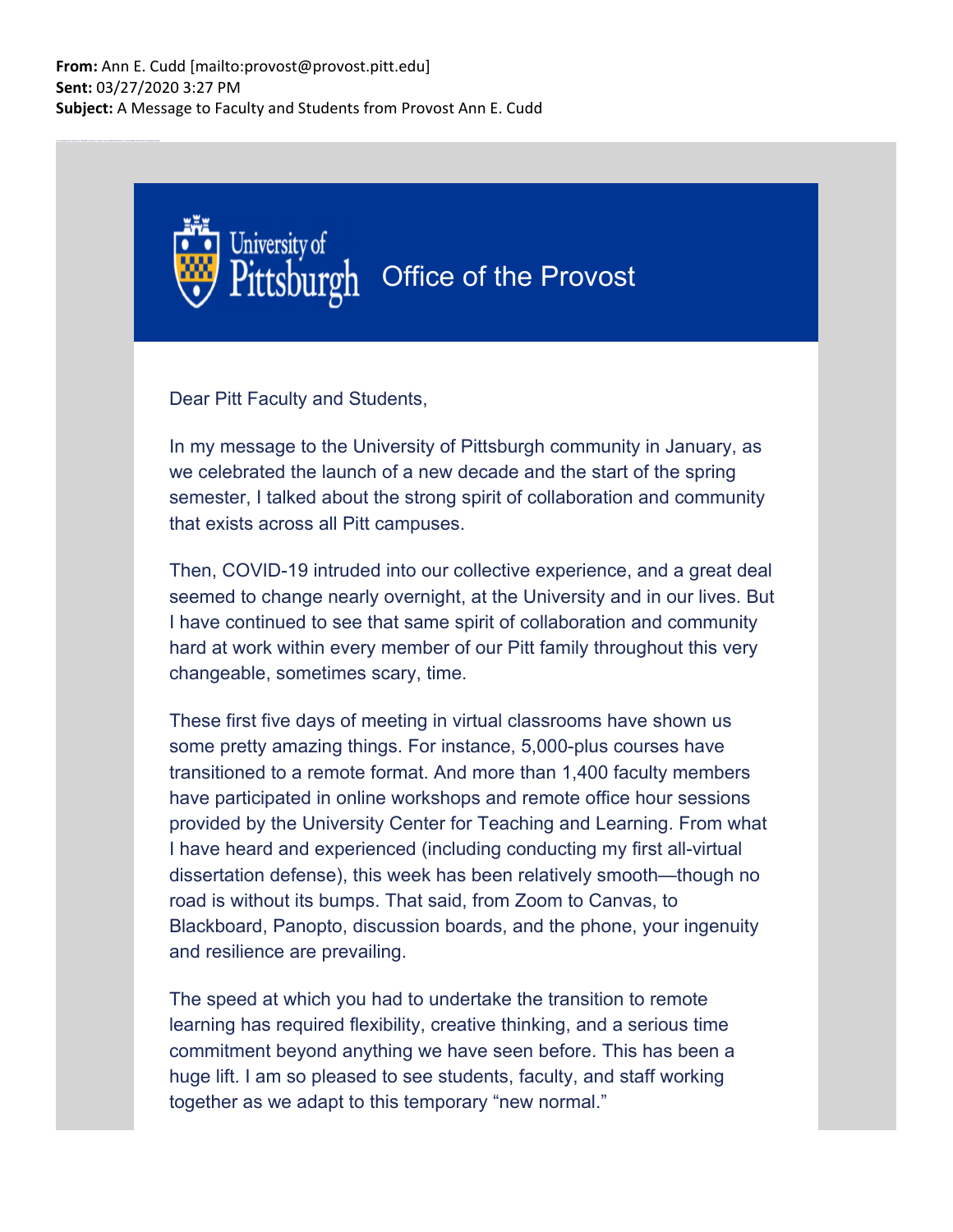This would not have been an easy shift under the simplest of circumstances, but to make it while experiencing the stresses and uncertainties of a pandemic is an incredible feat. I truly appreciate the support you have all given one another, your shared commitment to forge ahead, and your willingness to "figure it all out" together. Thank you so much.

We can all be incredibly thankful, too, for the huge amount of work put forth by the University Center for Teaching and Learning and Pitt IT to help make the transition easier for everyone. Please continue to reach out to them for training, resources, and support. And remember that the 24/7 Pitt IT Help Desk is always here for you.

Also, as you continue teaching, learning, and researching, the University Library System has an exceptional array of remote resources to assist you. I want to thank the faculty and staff of the libraries for their extra efforts at this time to solve problems and enhance access to the materials you all need to continue your essential teaching and research missions.

Students, your advisors remain an excellent resource for you as well; they are ready to assist by sharing virtual resources and helping you realize your plans for the future. There are many ways students and advisors can meet remotely, and many advisors have already reached out to meet with students via Skype, Zoom, Teams, or phone. If you or your advisor have questions, please email the Office of the Provost, Undergraduate Studies.

Faculty members and students have asked me about our summer session plans. We have made the decision to deliver summer courses remotely, with the possibility of a few exceptions for clinical or field experiences that may become possible later in the summer. While we would certainly have liked to return to in-person classes, it is not safe or feasible given the circumstances and time frames we face. We will have more details to share about summer very soon.

Less certain is how long we must stay committed to the practice of social distancing. I know it isn't an easy assignment, but it is absolutely necessary to try to decrease the spread of COVID-19. By taking distancing practices seriously, we will keep the health and wellness of our Pitt community—and our surrounding communities—at the top of our priorities list, even as we move our commitment to academic excellence forward.